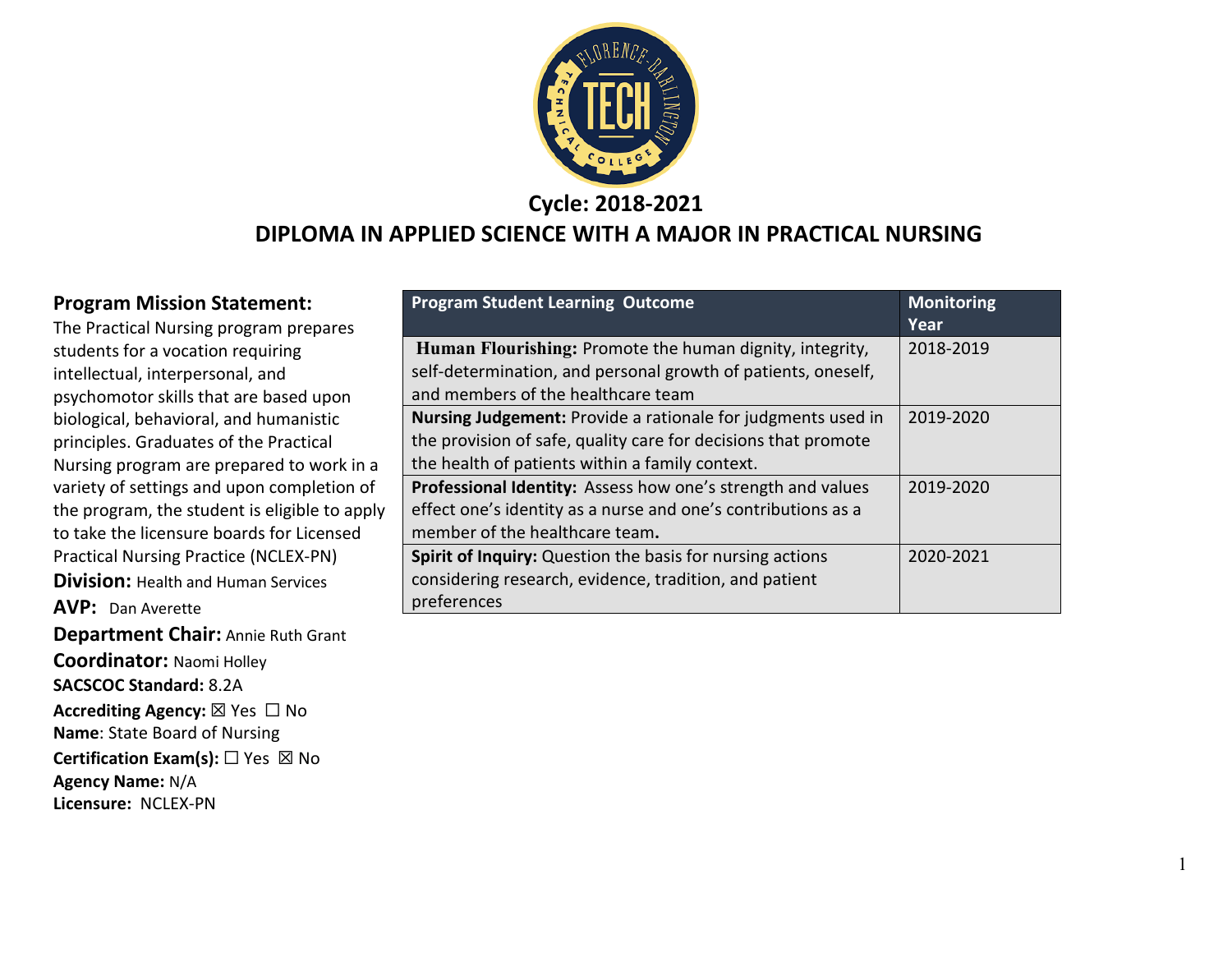## **STUDENT LEARNING OUTCOMES FOR DAS.PNR -- 2018-2019**

| A. Program                | <b>B.</b> What      | C. Methods for            | <b>D. Expected Level</b>         | E. Data               | <b>F. Results</b>               | <b>G. Plan For Improvement</b>     |
|---------------------------|---------------------|---------------------------|----------------------------------|-----------------------|---------------------------------|------------------------------------|
| <b>Student Learning</b>   | courses are         | <b>Outcomes</b>           | of Program                       | <b>Collection</b>     |                                 |                                    |
| <b>Outcomes</b>           | <b>PSLOs</b>        | <b>Assessment</b>         | <b>Performance</b>               |                       |                                 |                                    |
|                           | <b>Assessed</b>     |                           |                                  |                       |                                 |                                    |
| What should the           | Where do you        | How does your             | What is the expected             | When will you collect | What are the                    | How will you use this information  |
| graduates of your         | see evidence        | program evaluate          | level of student                 | the data needed to    | results of the                  | to improve the program             |
| program be able to        | that the            | student/graduate          | performance for the              | evaluate the          | evaluation?                     |                                    |
| do?                       | student can         | skills/abilities?         | program?                         | performance of the    | NOTE: include                   |                                    |
|                           | do these            |                           |                                  | program?              | student ratio with              |                                    |
|                           | things?             |                           |                                  |                       | all results.                    |                                    |
| <b>Human Flourishing:</b> | <b>PNR 110</b>      | Students will             | 85% of the students              | <b>Fall 2018</b>      | 12 out of the 14                | The expected level of learning was |
| Promote the human         | <b>Fundamentals</b> | demonstrate the           | will pass the specific           |                       | students (85.7%)                | met. Will continue to use          |
| dignity, integrity, self- | of Nursing          | basic principles and      | body system clinical             |                       | passed the specific             | performance.                       |
| determination, and        |                     | beginning skills          | skills check-off 1st             |                       | body system                     |                                    |
| personal growth of        |                     | necessary to the          | attempt and 100% 2 <sup>nd</sup> |                       | clinical skills check-          |                                    |
| patients, oneself, and    |                     | nursing process.          | attempt                          |                       | off 1 <sup>st</sup> attempt and |                                    |
| members of the            |                     | This PSLO is              |                                  |                       | 14 out of 14                    |                                    |
| healthcare team           |                     | assessed by the           |                                  |                       | students (100%)                 |                                    |
|                           |                     | following: Specific       |                                  |                       | passed 2 <sup>nd</sup>          |                                    |
|                           |                     | body system               |                                  |                       | attempt.                        |                                    |
|                           |                     | clinical check-off,       | 85% of the students              |                       |                                 |                                    |
|                           |                     | and Complete              | will pass the                    |                       | 14 out of 14                    |                                    |
|                           |                     | <b>Head to toe skills</b> | complete Head to toe             |                       | students (100%)                 |                                    |
|                           |                     | check-off                 | skills check-off 1st             |                       | passed the                      |                                    |
|                           |                     |                           | attempt and 100% 2 <sup>nd</sup> |                       | complete head to                |                                    |
|                           |                     | *These skills are         | attempt                          |                       | toe skills check-off            |                                    |
|                           |                     | graded as Pass/Fail       |                                  |                       | $1st$ attempt                   |                                    |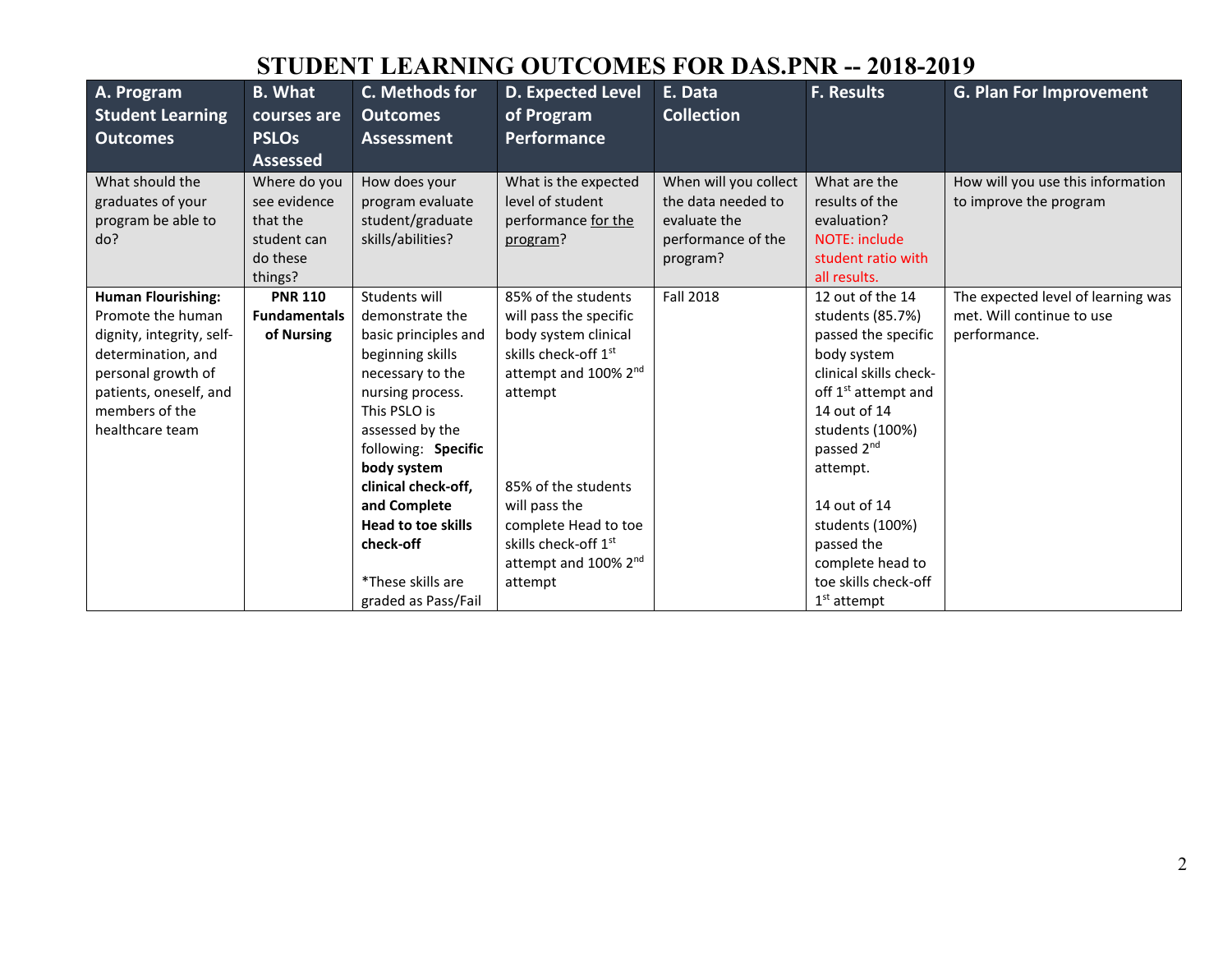# **STUDENT LEARNING OUTCOMES FOR DAS.PNR – 2019-2020**

| A. Program<br><b>Student</b><br>Learning<br><b>Outcomes</b>                                                                                                                         | <b>B.</b> What<br>courses are<br><b>PSLOs Assessed</b>                   | C. Methods for<br><b>Outcomes</b><br><b>Assessment</b>                                                                                                                                                                                       | D. Expected<br><b>Level of Program</b><br>Performance                                                       | E. Data<br><b>Collection</b>                                                                  | <b>F. Results</b>                                                                                    | <b>G. Plan For Improvement</b>                                                  |
|-------------------------------------------------------------------------------------------------------------------------------------------------------------------------------------|--------------------------------------------------------------------------|----------------------------------------------------------------------------------------------------------------------------------------------------------------------------------------------------------------------------------------------|-------------------------------------------------------------------------------------------------------------|-----------------------------------------------------------------------------------------------|------------------------------------------------------------------------------------------------------|---------------------------------------------------------------------------------|
| What should the<br>graduates of your<br>program be able to<br>do?                                                                                                                   | Where do you see<br>evidence that the<br>student can do<br>these things? | How does your program<br>evaluate<br>student/graduate<br>skills/abilities?                                                                                                                                                                   | What is the<br>expected level of<br>student<br>performance for the<br>program?                              | When will you<br>collect the data<br>needed to evaluate<br>the performance of<br>the program? | What are the<br>results of the<br>evaluation?<br>NOTE: include<br>student ratio with<br>all results. | How will you use this<br>information to improve the<br>program                  |
| Professional<br>identity:<br>Assess how one's<br>strength and<br>values effect one's<br>identity as a nurse<br>and one's<br>contributions as a<br>member of the<br>healthcare team. | <b>PNR 128</b><br>Medical/Surgical<br>Nursing I                          | Students will begin<br>utilizing the nursing<br>process and identify<br>their role as a patient<br>advocate in the<br>healthcare setting. This<br>PSLO was assessed by:<br><b>Individual Projects</b><br>(topics assigned &<br>Rubric used). | 85% of the students<br>will receive an 80%<br>or higher on their<br>individual project,<br>(rubric is used) | Spring 2019                                                                                   | 14 out of 14<br>students (100%)<br>received 80% or<br>higher on their<br>individual projects.        | The expected level of learning<br>was met. Will continue to use<br>performance. |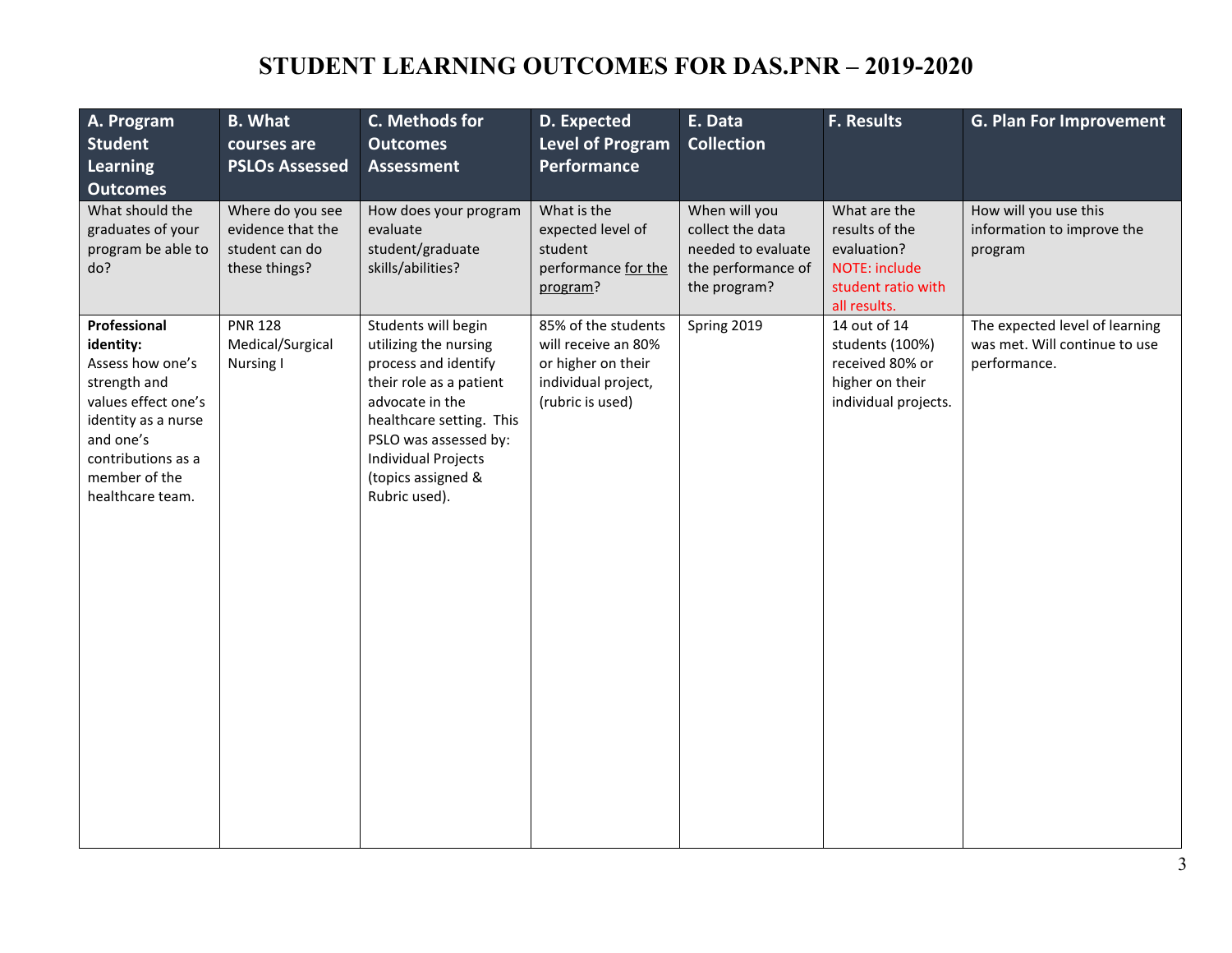# **STUDENT LEARNING OUTCOMES FOR DAS.PNR – 2019-2020**

| A. Program<br><b>Student</b><br>Learning<br><b>Outcomes</b>                                                                                                                                                      | <b>B.</b> What<br>courses are<br><b>PSLOs Assessed</b>                   | C. Methods for<br><b>Outcomes</b><br><b>Assessment</b>                                                                                                                                                                                                                             | D. Expected<br><b>Level of Program</b><br>Performance                                                                                                                                | E. Data<br><b>Collection</b>                                                                  | <b>F. Results</b>                                                                                                                                                                | <b>G. Plan For Improvement</b>                                                                                                                                                                                      |
|------------------------------------------------------------------------------------------------------------------------------------------------------------------------------------------------------------------|--------------------------------------------------------------------------|------------------------------------------------------------------------------------------------------------------------------------------------------------------------------------------------------------------------------------------------------------------------------------|--------------------------------------------------------------------------------------------------------------------------------------------------------------------------------------|-----------------------------------------------------------------------------------------------|----------------------------------------------------------------------------------------------------------------------------------------------------------------------------------|---------------------------------------------------------------------------------------------------------------------------------------------------------------------------------------------------------------------|
| What should the<br>graduates of your<br>program be able to<br>do?                                                                                                                                                | Where do you see<br>evidence that the<br>student can do<br>these things? | How does your program<br>evaluate<br>student/graduate<br>skills/abilities?                                                                                                                                                                                                         | What is the<br>expected level of<br>student<br>performance for the<br>program?                                                                                                       | When will you<br>collect the data<br>needed to evaluate<br>the performance of<br>the program? | What are the<br>results of the<br>evaluation?<br>NOTE: include<br>student ratio with<br>all results.                                                                             | How will you use this<br>information to improve the<br>program                                                                                                                                                      |
| <b>Nursing</b><br>Judgement:<br>Provide a rationale<br>for judgments used<br>in the provision of<br>safe, quality care<br>for decisions that<br>promote the<br>health of patients<br>within a family<br>context. | <b>PNR 138</b><br>Medical/Surgical<br><b>Nursing II</b>                  | Students will analyze<br>and demonstrate<br>competency in caring<br>for the adult patient<br>with alterations in<br>health including mental<br>health, chronic and<br>surgical care. This PSLO<br>is assessed by the HESI<br>exam and Individual<br>Projects (topics<br>assigned). | 85% of the students<br>will score 800 or<br>higher on the HESI<br>final exam.<br>85% of students will<br>score 85% or higher<br>on their individual<br>projects (rubric is<br>used). | Summer 2020                                                                                   | 22 out of 22<br>students (100%)<br>made 800 or<br>higher on the HESI<br>final exam.<br>22 out of 22<br>students (100%)<br>made 85% or<br>higher on their<br>individual projects. | The expected level of learning<br>was met for the HESI exam. Will<br>continue to use performance.<br>The expected level of learning<br>was met for the individual<br>projects. Will continue to use<br>performance. |
|                                                                                                                                                                                                                  | <b>PNR 182</b><br>Special Topics in<br>Practical Nursing.                | Students will<br>Demonstrate leadership<br>and management skills<br>in the care of acute and<br>chronic patients and<br>prioritize their care.<br>This PSLO will be<br>assessed by the HESI<br>Exit Exam                                                                           | 85% of the students<br>will receive 850 or<br>higher on their HESI<br>Exit exam, 1st time.                                                                                           |                                                                                               | 26 Out of 28<br>(92.8%) students<br>scored 850 or<br>higher on their<br>HESI exam 1st<br>time.                                                                                   | The expected level of learning<br>was met for the HESI exam. Will<br>continue to use performance.                                                                                                                   |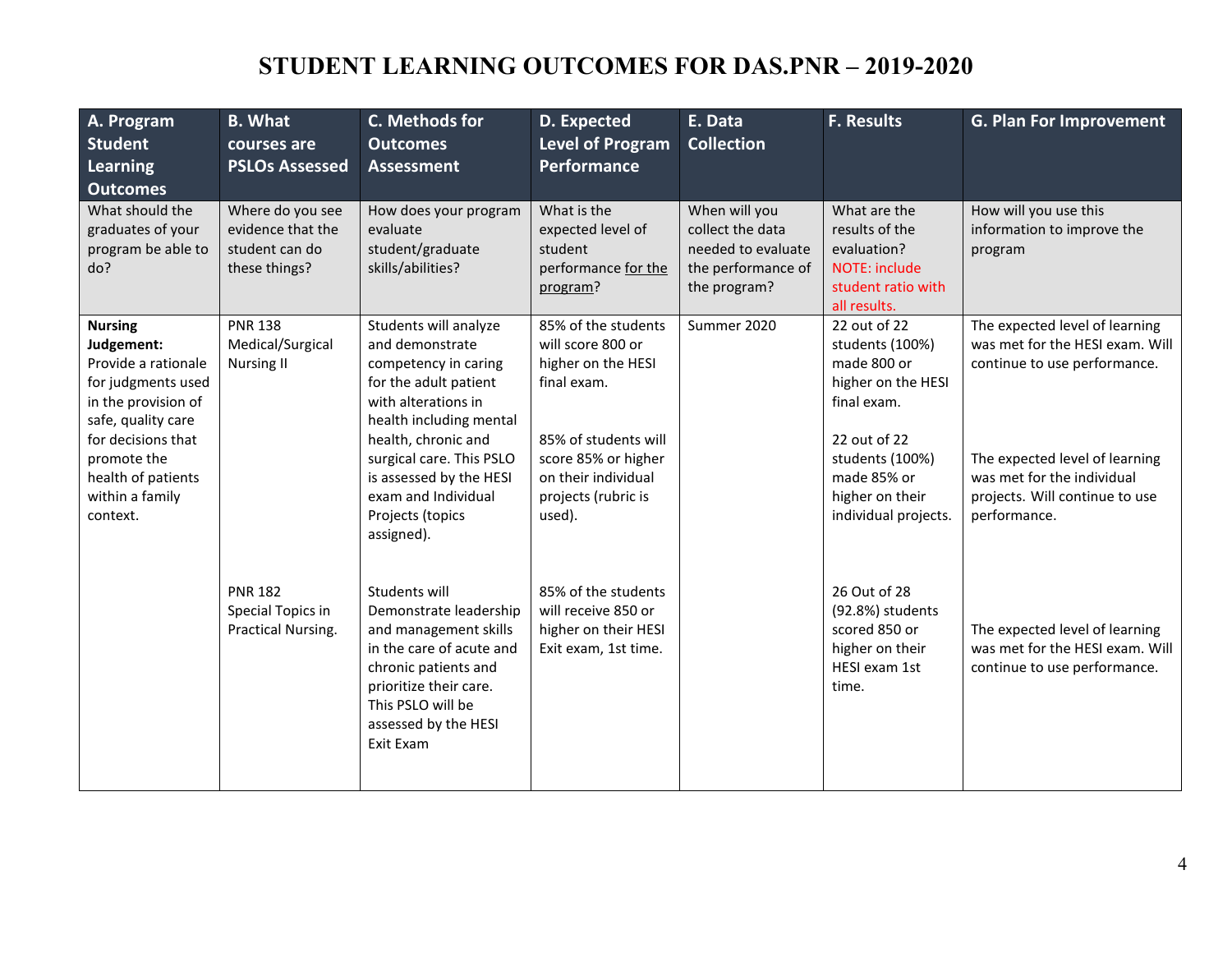### **STUDENT LEARNING OUTCOMES FOR DAS.PNR – 2019-2020**

| A. Program<br><b>Student</b><br><b>Learning</b><br><b>Outcomes</b>                                                                                                                                               | <b>B.</b> What<br>courses are<br><b>PSLOs Assessed</b>                   | C. Methods for<br><b>Outcomes</b><br><b>Assessment</b>                                                                                                                                                                           | D. Expected<br><b>Level of Program</b><br>Performance                                              | E. Data<br><b>Collection</b>                                                                  | F. Results                                                                                           | <b>G. Plan For Improvement</b>                                         |
|------------------------------------------------------------------------------------------------------------------------------------------------------------------------------------------------------------------|--------------------------------------------------------------------------|----------------------------------------------------------------------------------------------------------------------------------------------------------------------------------------------------------------------------------|----------------------------------------------------------------------------------------------------|-----------------------------------------------------------------------------------------------|------------------------------------------------------------------------------------------------------|------------------------------------------------------------------------|
| What should the<br>graduates of your<br>program be able to<br>do?                                                                                                                                                | Where do you see<br>evidence that the<br>student can do<br>these things? | How does your program<br>evaluate<br>student/graduate<br>skills/abilities?                                                                                                                                                       | What is the<br>expected level of<br>student<br>performance for the<br>program?                     | When will you<br>collect the data<br>needed to evaluate<br>the performance of<br>the program? | What are the<br>results of the<br>evaluation?<br>NOTE: include<br>student ratio with<br>all results. | How will you use this<br>information to improve the<br>program         |
| <b>Nursing</b><br>Judgement:<br>Provide a rationale<br>for judgments used<br>in the provision of<br>safe, quality care<br>for decisions that<br>promote the<br>health of patients<br>within a family<br>context. | <b>PNR 170</b><br>Nursing of the<br>Older Adult                          | Students will care for a<br>group of geriatric<br>patients in a long-term<br>care setting, including<br>specialized dementia<br>care. This PSLO will be<br>assessed by the<br>individualized dementia<br>projects (rubric used). | 85% of the students<br>will receive 80% or<br>higher on their<br>Dementia Project<br>(rubric used) | Summer 2020                                                                                   | 28 out of 28<br>(100%) students<br>achieved 80% or<br>higher on their<br>Dementia project.           | The level of learning was met.<br>Will continue to use<br>performance. |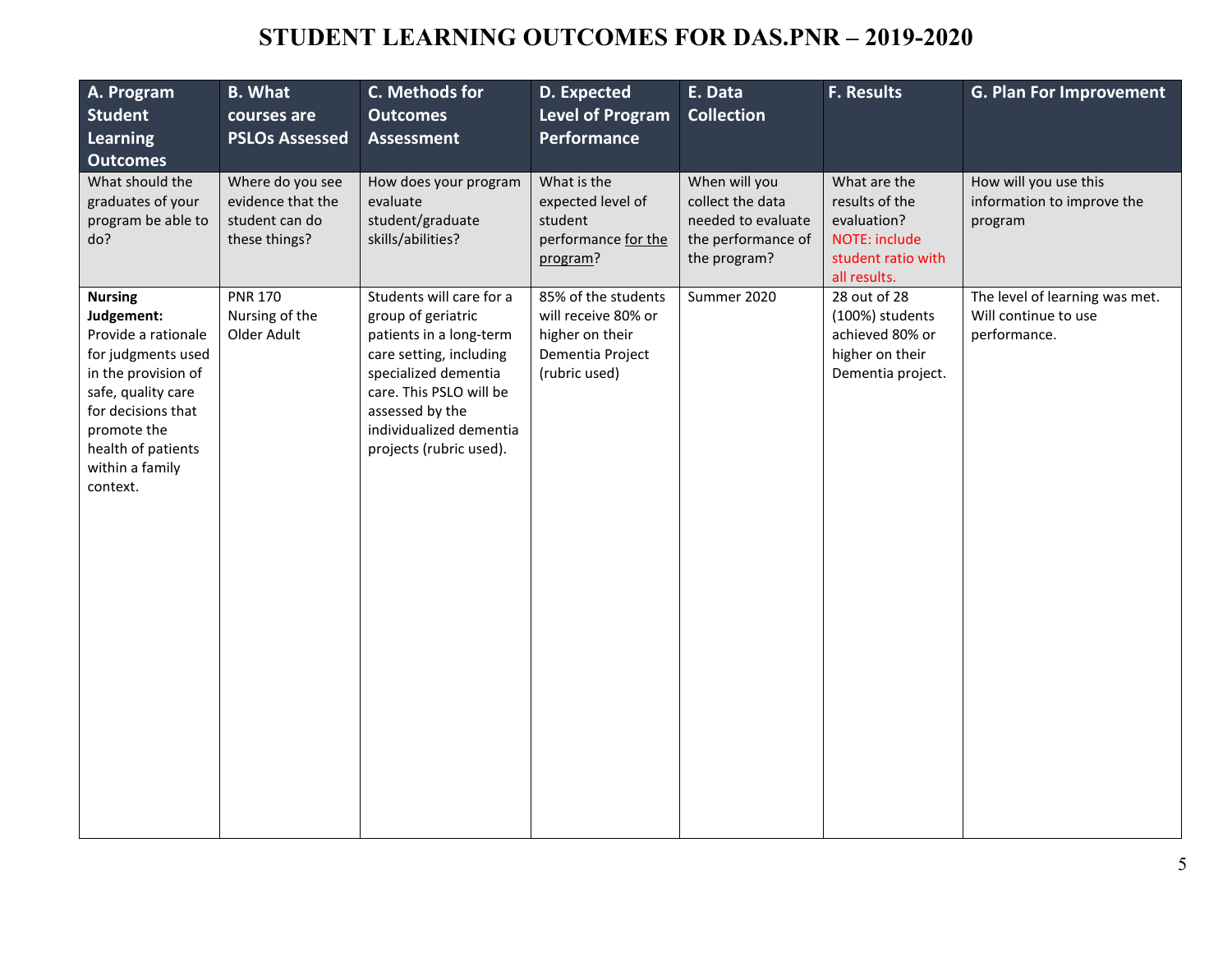## **STUDENT LEARNING OUTCOMES FOR DAS.PNR– 2020-2021**

| A. Program<br><b>Student Learning</b><br><b>Outcomes</b>                                                                                              | <b>B.</b> What<br>courses are<br><b>PSLOs</b><br><b>Assessed</b>               | C. Methods for<br><b>Outcomes</b><br><b>Assessment</b>                                                                                                                                                                              | <b>D. Expected Level</b><br>of Program<br><b>Performance</b>                                                                                                    | E. Data<br><b>Collection</b>                                                                  | <b>F. Results</b>                                                                                                                                                                                                        | <b>G. Plan For Improvement</b>                                                                                                                                                                                                                                                                                                                                                                                                                                                                                                                                                                                                                          |
|-------------------------------------------------------------------------------------------------------------------------------------------------------|--------------------------------------------------------------------------------|-------------------------------------------------------------------------------------------------------------------------------------------------------------------------------------------------------------------------------------|-----------------------------------------------------------------------------------------------------------------------------------------------------------------|-----------------------------------------------------------------------------------------------|--------------------------------------------------------------------------------------------------------------------------------------------------------------------------------------------------------------------------|---------------------------------------------------------------------------------------------------------------------------------------------------------------------------------------------------------------------------------------------------------------------------------------------------------------------------------------------------------------------------------------------------------------------------------------------------------------------------------------------------------------------------------------------------------------------------------------------------------------------------------------------------------|
| What should the<br>graduates of your<br>program be able to<br>do?                                                                                     | Where do you<br>see evidence<br>that the<br>student can<br>do these<br>things? | How does your<br>program evaluate<br>student/graduate<br>skills/abilities?                                                                                                                                                          | What is the expected<br>level of student<br>performance for the<br>program?                                                                                     | When will you collect<br>the data needed to<br>evaluate the<br>performance of the<br>program? | What are the<br>results of the<br>evaluation?<br>NOTE: include<br>student ratio with<br>all results.                                                                                                                     | How will you use this information<br>to improve the program                                                                                                                                                                                                                                                                                                                                                                                                                                                                                                                                                                                             |
| <b>Spirit of Inquiry:</b><br>Question the basis for<br>nursing actions<br>considering research,<br>evidence, tradition,<br>and patient<br>preferences | <b>PNR 122</b><br><b>Fundamentals</b><br>of<br>Pharmacology                    | Students will apply<br>knowledge of basic<br>pharmacologic<br>principles and<br>demonstrate<br>competency in<br>drug dose. This<br>PSLO was assessed<br>by: Drug Dose<br>Calculation(DDC)<br>test and HESI<br>comprehensive<br>exam | 85% of the students<br>will receive 85% or<br>higher on the DDC.<br>85% of the students<br>will receive a score of<br>850 or higher on their<br>HESI final exam | <b>Fall 2020</b>                                                                              | 48 out of 48<br>students (100%)<br>received an 85% or<br>higher on the DDC.<br>30 students out of<br>48 (62.5%)<br>received an 850 or<br>higher on the HESI<br>final exam<br>(students had 1<br>attempt to score<br>850) | The expected level of learning was<br>met for DDC. However, the<br>benchmark for the HESI final exam<br>was not met. This course was<br>greatly affected by the COVID<br>pandemic. The classes vacillated<br>between online and face to face.<br>Another huge variable was<br>students/faculty being<br>quarantined for 2 weeks at a time.<br>A Pharmacology simulation was<br>created for the first time this year;<br>however, space was very limited,<br>especially since "Social distancing"<br>was being enforced. In the future,<br>Pharmacology simulation will be<br>combined with the PNR 110<br>(Fundamentals) medication skills<br>checkoff. |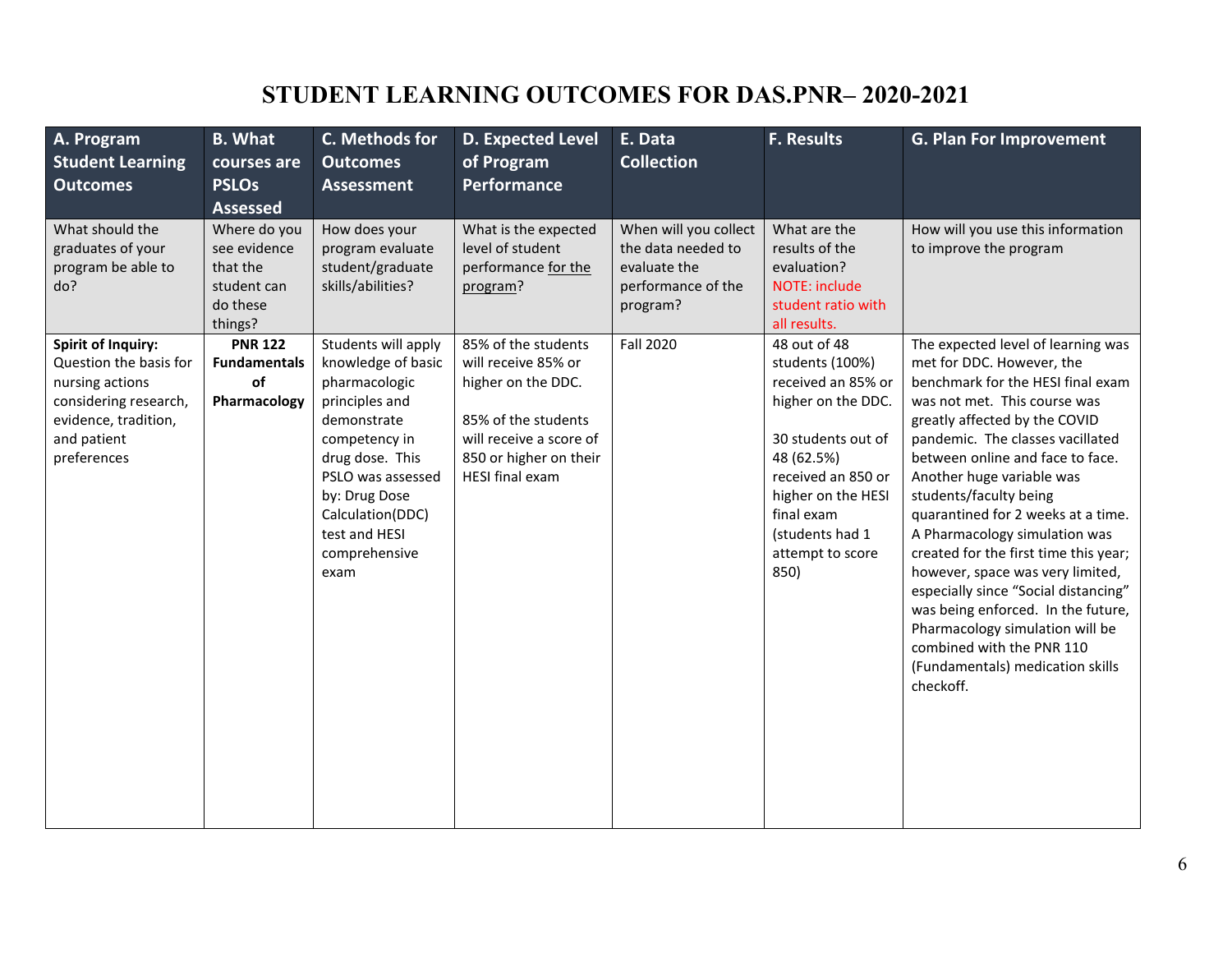# **STUDENT LEARNING OUTCOMES FOR DAS.PNR– 2020-2021**

| A. Program<br><b>Student Learning</b><br><b>Outcomes</b>                                                                                              | <b>B.</b> What<br>courses are<br><b>PSLOs</b><br><b>Assessed</b>               | C. Methods for<br><b>Outcomes</b><br><b>Assessment</b>                                                                                                                                                                                                                                                                                                            | <b>D. Expected Level</b><br>of Program<br><b>Performance</b>                                                                                                                                                  | E. Data<br><b>Collection</b>                                                                  | <b>F. Results</b>                                                                                                                                                                                      | <b>G. Plan For Improvement</b>                                                                                                                                                                                                                                                                                                                                                                                                     |
|-------------------------------------------------------------------------------------------------------------------------------------------------------|--------------------------------------------------------------------------------|-------------------------------------------------------------------------------------------------------------------------------------------------------------------------------------------------------------------------------------------------------------------------------------------------------------------------------------------------------------------|---------------------------------------------------------------------------------------------------------------------------------------------------------------------------------------------------------------|-----------------------------------------------------------------------------------------------|--------------------------------------------------------------------------------------------------------------------------------------------------------------------------------------------------------|------------------------------------------------------------------------------------------------------------------------------------------------------------------------------------------------------------------------------------------------------------------------------------------------------------------------------------------------------------------------------------------------------------------------------------|
| What should the<br>graduates of your<br>program be able to<br>do?                                                                                     | Where do you<br>see evidence<br>that the<br>student can<br>do these<br>things? | How does your<br>program evaluate<br>student/graduate<br>skills/abilities?                                                                                                                                                                                                                                                                                        | What is the expected<br>level of student<br>performance for the<br>program?                                                                                                                                   | When will you collect<br>the data needed to<br>evaluate the<br>performance of the<br>program? | What are the<br>results of the<br>evaluation?<br>NOTE: include<br>student ratio with<br>all results.                                                                                                   | How will you use this information<br>to improve the program                                                                                                                                                                                                                                                                                                                                                                        |
| <b>Spirit of Inquiry:</b><br>Question the basis for<br>nursing actions<br>considering research,<br>evidence, tradition,<br>and patient<br>preferences | <b>PNR 165</b><br><b>Nursing Care</b><br>of the Family                         | Students will<br>provide<br>developmentally<br>appropriate<br>nursing care to<br>pediatric and<br>obstetrical patients<br>and make safe and<br>appropriate clinical<br>decisions in the<br>healthcare setting.<br>The assessment<br>tool used is:<br>An EVOLVE case<br>study for obstetrics<br>and the Growth &<br>Development<br>presentations for<br>Pediatrics | 85% of the students<br>will receive 80% or<br>higher on their OB<br>Case Study<br>85% of the students<br>will receive 80% or<br>higher on their<br>Growth &<br>Development<br>Presentations for<br>Pediatrics | Spring 2021                                                                                   | 21 out of 30 (70%)<br>students received<br>a score of 80% or<br>higher on the case<br>study.<br>29 Out of 29<br>(100%) students<br>received a score of<br>80% or higher on<br>their G & D<br>projects. | The students did not meet the<br>benchmark for the OB case study.<br>The case study was available to<br>the students PRIOR to the lecture<br>class for the material and students<br>worked ahead. In the future, case<br>studies will not be made available<br>to students until after the content<br>has been discussed in lecture.<br>Students met the benchmark for<br>the G & D projects. Will continue<br>to use performance. |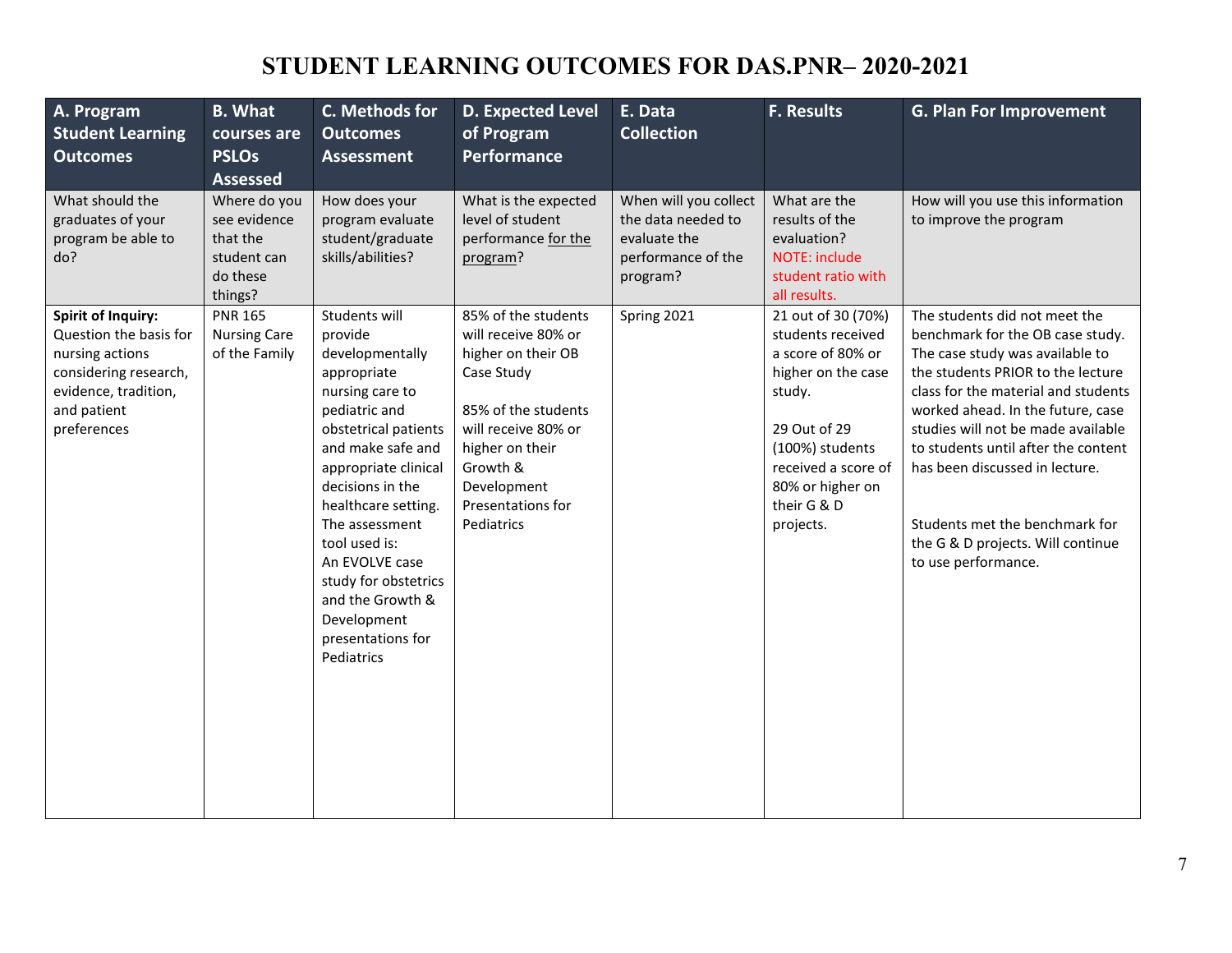### **CONTINUOUS STUDENT IMPROVEMENT**

#### **This Cycle's Results and Comparison to Last Cycle's and Recommended Actions:**

The Practical Nursing Program Curriculum consists of 48 credit hours. It is organized from foundational to complex. Each semester builds upon the previous. The design of the program is such that students are exposed to community concepts and health delivery models in both the community setting and acute/long term care settings. In Fall 2017, the curriculum courses were revised as follows:

| <b>Previous Course</b> | <b>Credit Hours</b> | <b>Current Course</b>   | <b>Credit Hours</b>                                                                            | <b>Reason for Change</b>   |
|------------------------|---------------------|-------------------------|------------------------------------------------------------------------------------------------|----------------------------|
| BIO 210-Anatomy &      | 4                   | BIO 112-Anatomy &       | 4                                                                                              | To allow more students     |
| Physiology 1           |                     | Physiology              |                                                                                                | the opportunity to enroll  |
| BIO 211-Anatomy &      | 4                   |                         |                                                                                                | in the PN program; more    |
| Physiology 2           |                     |                         |                                                                                                | students were successful   |
|                        |                     |                         |                                                                                                | with BIO 112.              |
| PNR 120-MedSurg 1      | 5                   | PNR 128-MedSurg 1       | $\overline{7}$                                                                                 | 2 MedSurg courses were     |
| PNR 130-MedSurg 2      | 5                   |                         |                                                                                                | being taught in the same   |
| PNR 140-MedSurg 3      | 5                   | PNR 138-MedSurg 2       | $\overline{7}$                                                                                 | semester                   |
| <b>PNR 155-</b>        | $\overline{7}$      | PNR 165 Nursing Care    | 6                                                                                              |                            |
| Maternal/Infant/Child  |                     | of the Family           |                                                                                                |                            |
| <b>Nursing</b>         |                     |                         |                                                                                                |                            |
| PNR 182-Special        | $\overline{2}$      | <b>PNR 122-</b>         | $\overline{3}$                                                                                 | With the administration of |
| <b>Topics</b>          |                     | <b>Fundamentals of</b>  |                                                                                                | Medications, there         |
| (Pharmacology)         |                     | Pharmacology            |                                                                                                | needed to be a course      |
|                        |                     |                         |                                                                                                | specific for focusing on   |
|                        |                     |                         |                                                                                                | medication safety.         |
|                        |                     | Added--AHS 205-         | 3                                                                                              | This course provided an    |
|                        |                     | Ethics & Law for Allied |                                                                                                | overview of law and ethics |
|                        |                     | Health                  |                                                                                                | for nursing professionals. |
|                        |                     |                         | *The PNR 182 Course-Special Topics in Practical Nursing is now the Leadership course = 2 hours | This leadership course     |
|                        |                     |                         |                                                                                                | provides the student the   |
|                        |                     |                         |                                                                                                | opportunity to put all the |
|                        |                     |                         |                                                                                                | program content into       |
|                        |                     |                         |                                                                                                | perspective and learn      |
|                        |                     |                         |                                                                                                | more of their role as a    |
|                        |                     |                         |                                                                                                | <b>Practical Nurse.</b>    |
| <b>TOTAL Credits</b>   | 32                  |                         | 32                                                                                             |                            |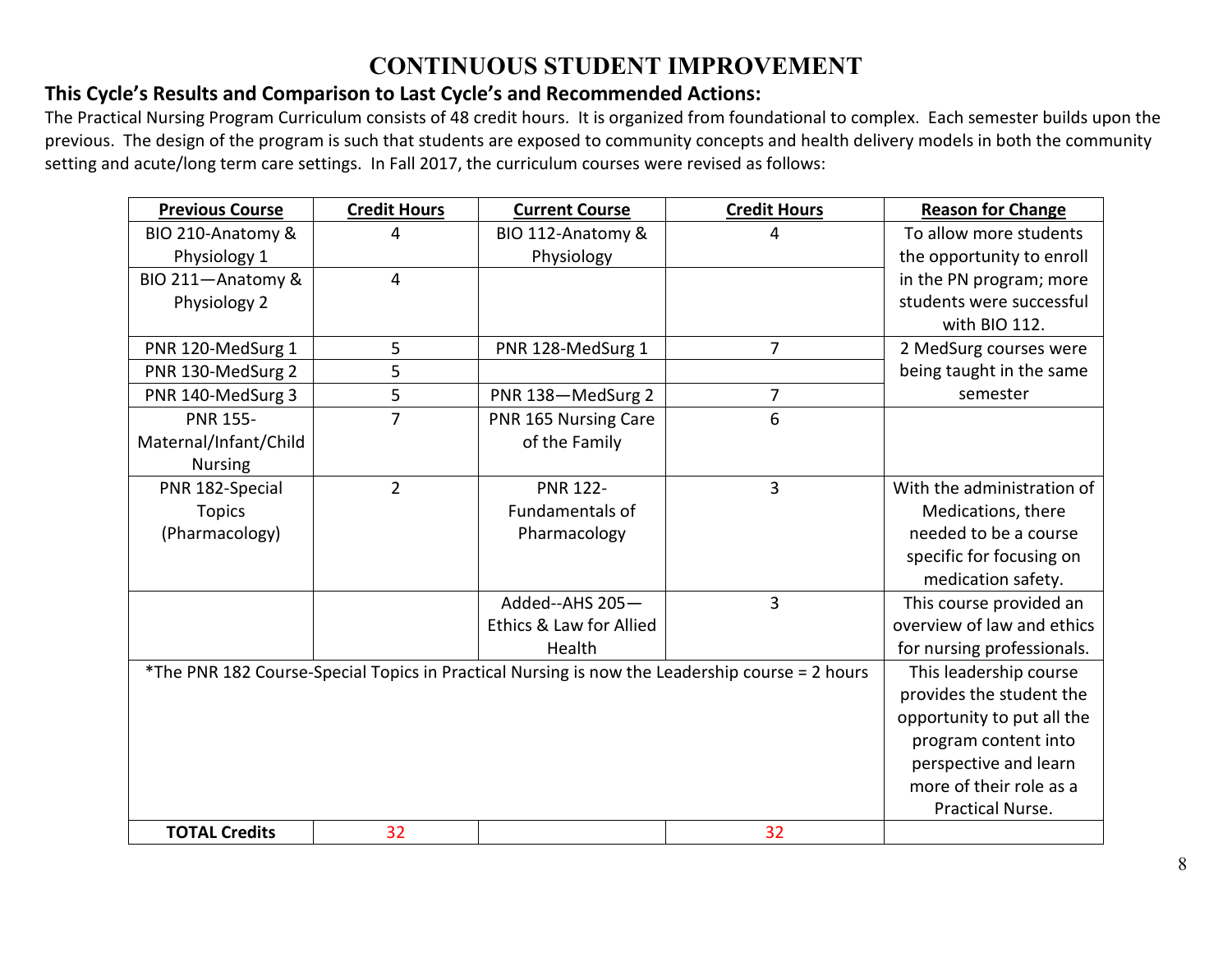Prior to 2018, the admission to the Practical Nursing Program was capped at 24. In the Fall 2018 cohort, we had 14 students enroll. Our goal was to increase the number of students in our program, providing access for more students to enter the healthcare field. If an ADN student was unsuccessful at any time during their program, we would give them the opportunity to transition over to the LPN program, hoping they would complete the LPN program and then return to complete the LPN-RN transition program. An additional FTE faculty member was added February 2019. The SC LLR Advisory Board was notified June 2019 of the intent to increase the LPN admission cap beginning Fall 2019. The intended changes to the Practical Nurse Program did not meet the SC LLR requirements of Chapter 91-9 "Program Changes Requiring Board Approval". The Practical Nursing program enrollment increased by 328.57% from Fall 2018-Fall 2020.

**Fall 2020 change-----**Upon review of the PNR curriculum, faculty determined that the content in AHS 205 (ethics & law) is also covered in PNR 182 Specials Topics (leadership). Students in the first semester were having difficulty with medical terminology; therefore, AHS 205 (ethics & law) was replaced with AHS 102 (Medical Terminology).

In 2017, prior to the current change, the PNR 170 course had been changed to clinical only; the faculty decided students really needed the lecture time to tie the lecture content with the clinical content. Consequently, the PNR 170 (Nursing of the older adult) course was revised to include a 1 hour lecture time (0-3-2).

The Practical Nursing program uses HESI testing scores as a benchmark determination of student overall knowledge and abilities. The PN program faculty administers 5 HESI proctored tests during the program to evaluate student knowledge and ability. Until Fall 2020, students were given 2 attempts to meet benchmark (2 versions of tests are available) and if they did not score the benchmark, they would get a 0 as their final exam grade. If the student scored the benchmark or higher, they received a 100 as their final exam grade. After much review and discussion about the HESI scoring and benchmarks set for each course, faculty determined that the grading and attempts needed to be changed. Beginning with Fall 2020 cohort, students have one attempt to satisfactorily meet benchmark, but the benchmark score equates to a conversion score, which is entered as their final exam grade for first and second semester courses. Senior students will take a HESI Exit exam in PNR 182 course; if the student does not meet the required benchmark, they will fail the course.

Other methods of student learning include Drug Dose Calculation tests (DDC), Clinical Care Plans, and group/individual projects. The projects and care plans are graded using a rubric.

Faculty continue to monitor and evaluate student performance with the program outcomes at the end of each course and the program outcomes after each graduation.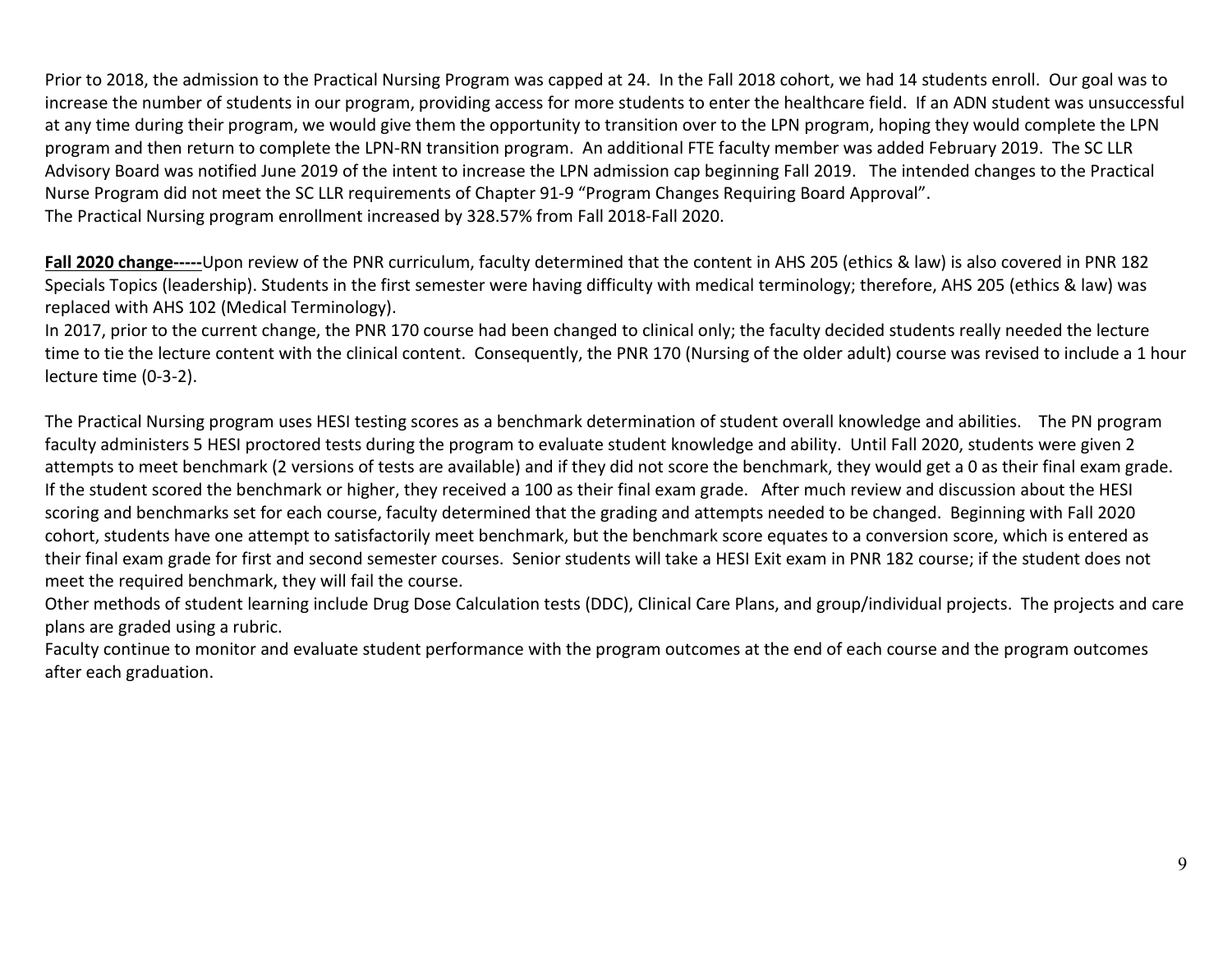#### **PROGRAM VITAL STATISCS**

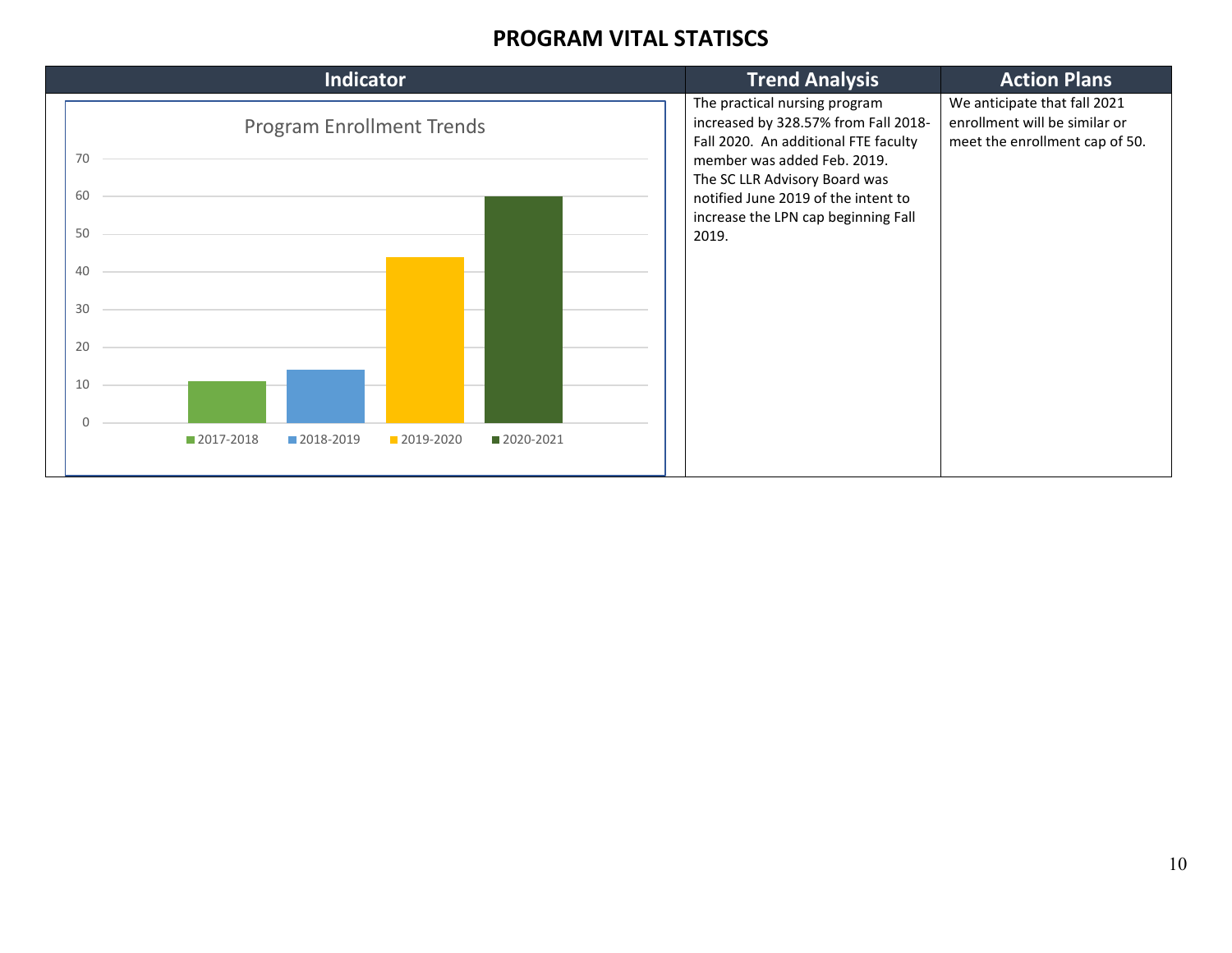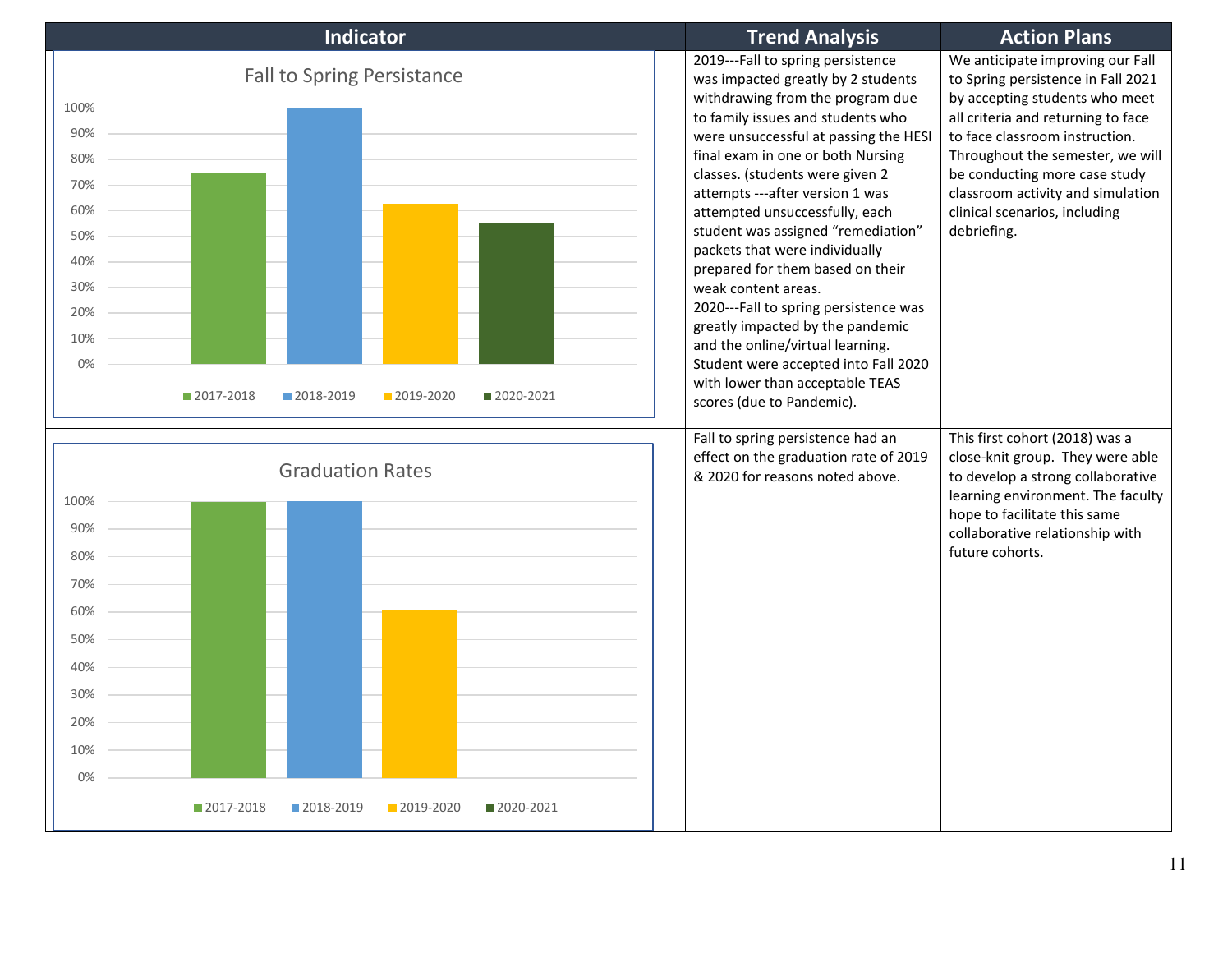|                                                                     | <b>Indicator</b>                                     | <b>Trend Analysis</b>                                                                                                                                                                                                                                                                                                                                                                                                                                                                          | <b>Action Plans</b>                                                                                                                                             |
|---------------------------------------------------------------------|------------------------------------------------------|------------------------------------------------------------------------------------------------------------------------------------------------------------------------------------------------------------------------------------------------------------------------------------------------------------------------------------------------------------------------------------------------------------------------------------------------------------------------------------------------|-----------------------------------------------------------------------------------------------------------------------------------------------------------------|
| 100%<br>90%<br>80%<br>70%<br>60%<br>50%<br>40%<br>30%<br>20%<br>10% | <b>Job Placement Rates</b>                           | The Practical Nursing Program<br>historically has strong job placement<br>rates. All graduates that seek<br>employment are successful finding<br>work.<br>For Year 2018-2019, 2 students did<br>not pass NCLEX-PN and 1 student was<br>unable to take the exam due to<br>personal reasons.<br>For Year 2019-2020, 1 student was<br>unable to take the NCLEX-PN exam<br>due to family issues. The student<br>successfully passed NCLEX-PN this<br>year, 1 <sup>st</sup> attempt, and got a job. | Faculty will continue to foster<br>strong relationships with our<br>clinical affiliates and encourage<br>students to seek begin the<br>interview process early. |
| $0\%$                                                               | 2017-2018<br>■ 2018-2019<br>2019-2020<br>■ 2020-2021 |                                                                                                                                                                                                                                                                                                                                                                                                                                                                                                |                                                                                                                                                                 |
|                                                                     |                                                      |                                                                                                                                                                                                                                                                                                                                                                                                                                                                                                |                                                                                                                                                                 |